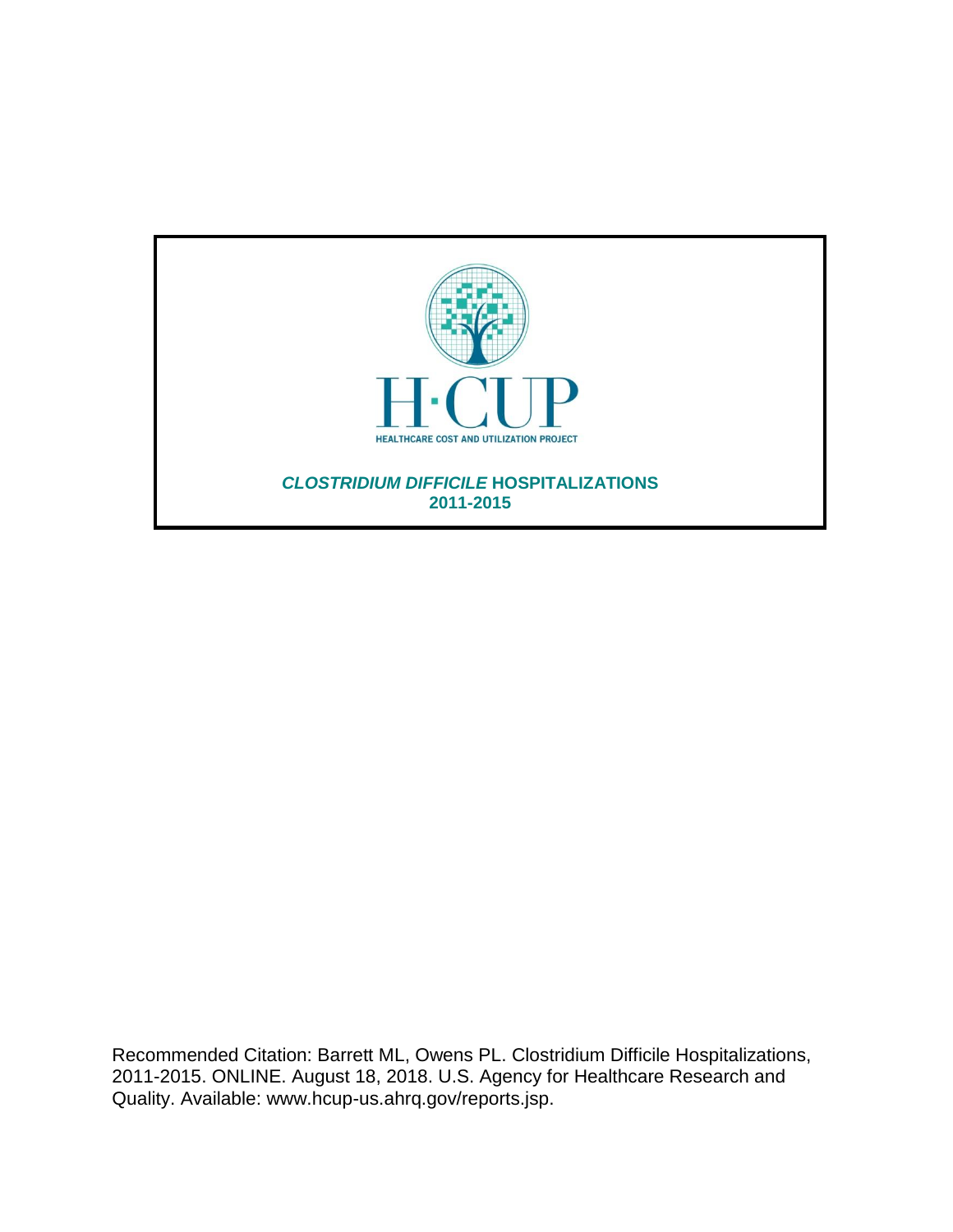# **Table of Contents**

| Appendix IIII: Data Tables for Annual Rates of CDI Stays per 1,000 Adult, Nonmaternal |  |
|---------------------------------------------------------------------------------------|--|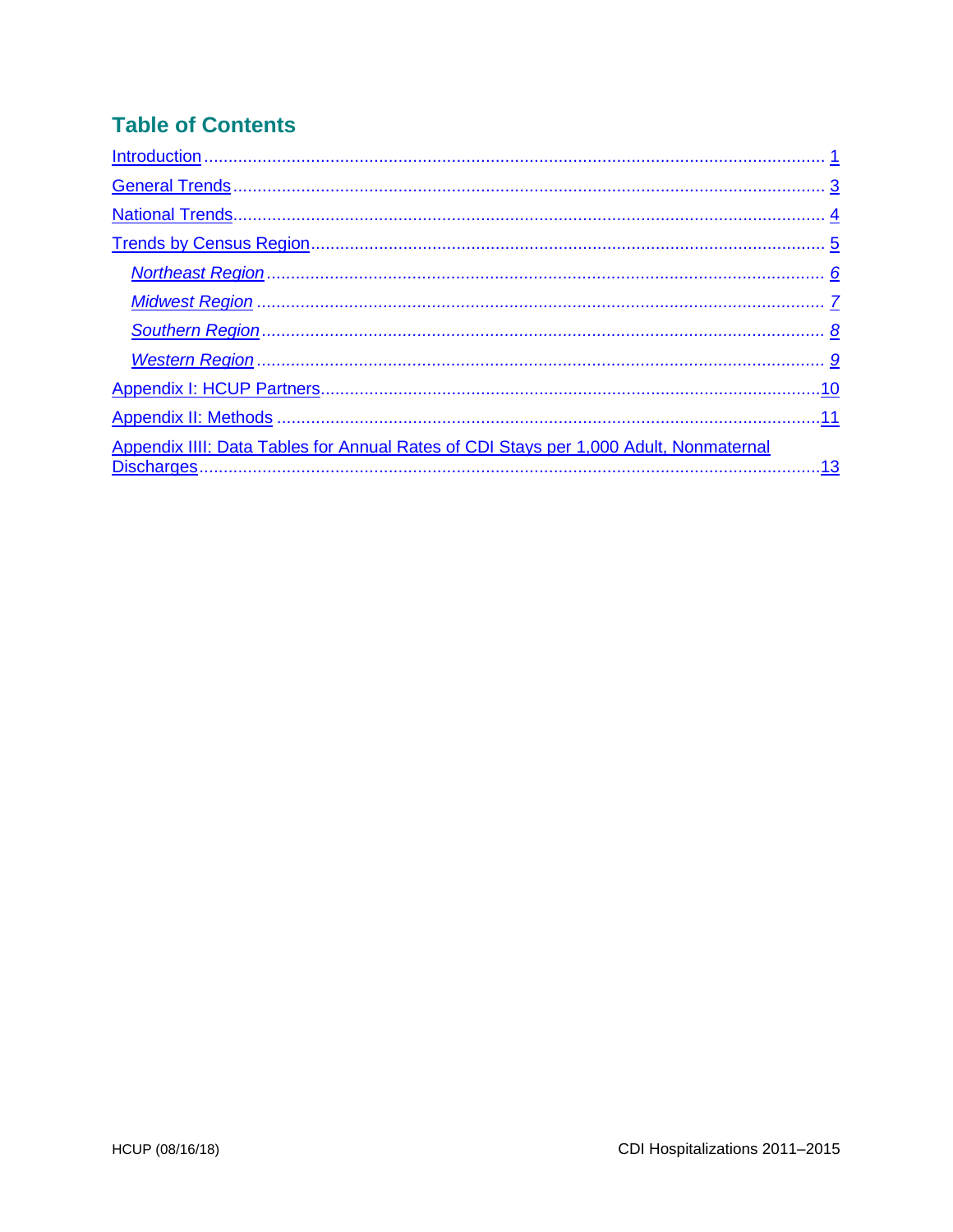#### <span id="page-2-0"></span>**INTRODUCTION**

Health care-associated infections are a threat to patient safety and have become the most common complication of modern health care. In 2009, the Department of Health and Human Services (HHS) identified key actions needed to achieve and sustain progress in protecting patients from the transmission of serious and, in some cases, deadly infections in the *National Action Plan to Prevent Health Care-Associated*  Infections: Road Map to Elimination.<sup>1</sup> The response to this call to action has been seen at the Federal, State, and local levels.

The present report, funded by the Agency for Healthcare Research and Quality (AHRQ), focuses on the burden to hospitals of one type of healthcare-associated infection—*Clostridium difficile* infection (CDI). CDI may develop during the process of a patient's treatment for medical or surgical conditions in health care settings, including hospitals, clinics, nursing homes, and other health facilities.<sup>2,3</sup> CDI also may be acquired in the community.<sup>4,5</sup>

CDI includes a broad spectrum of illnesses, ranging from uncomplicated diarrhea in its mildest form to its most severe manifestation of fulminant sepsis. CDI is recognized as a main cause of diarrhea in health care facilities, where it has been associated with excess lengths of stay and substantial increases in health care costs. $6$  CDI transmission occurs primarily via the hands of health care personnel or from a contaminated environment. A well-established risk factor for CDI is previous antimicrobial therapy, which may suppress the normal flora of the colon and allow growth of CDI after exposure occurs. Treatment of severe cases may require a colectomy and may result in death.

Timely information on the burden of CDI cases in the inpatient setting provides analysts and policymakers with baseline information and helps illustrate the need for quality

<sup>3</sup> Centers for Disease Control and Prevention. Morbidity and Mortality Weekly Report (MMWR). Vital Signs: Preventing *Clostridium difficile* Infections*.* March 9, 2012;61(09):157-162**.** 

 $\overline{a}$ 

<sup>1</sup> Details of the HHS Action Plan are available at [www.hhs.gov/ash/initiatives/hai/actionplan/.](http://www.hhs.gov/ash/initiatives/hai/actionplan/) Accessed December 13, 2017.

<sup>2</sup> Centers for Disease Control and Prevention. CDC Features. Vital Signs: Stopping *C. difficile* Infections. March 2012. [www.cdc.gov/vitalsigns/hai/stoppingcdifficile/.](http://www.cdc.gov/vitalsigns/hai/stoppingcdifficile/) Accessed December 13, 2017.

[www.cdc.gov/mmwr/preview/mmwrhtml/mm6109a3.htm?s\\_cid=mm6109a3\\_w](http://www.cdc.gov/mmwr/preview/mmwrhtml/mm6109a3.htm?s_cid=mm6109a3_w)**.** Accessed December 13, 2017**.**

<sup>4</sup> Centers for Disease Control and Prevention. Morbidity and Mortality Weekly Report (MMWR). Surveillance for Community-Associated *Clostridium difficile* --- Connecticut, 2006*,* April 4, 2008;57(13);340-3*.* [www.cdc.gov/mmwr/preview/mmwrhtml/mm5713a3.htm.](http://www.cdc.gov/mmwr/preview/mmwrhtml/mm5713a3.htm) Accessed December 13, 2017*.* 

<sup>5</sup> Kuntz JL, Chrischilles EA, Pendergast JF, Herwaldt LA, Polgreen PM. Incidence of and risk factors for community-associated Clostridium difficile infection: a nested case-control study. BMC Infect Dis. 2011 Jul 15;11:194.

<sup>6</sup> Dubberke ER, Reske KA, Olsen MA, McDonald LC, Fraser VJ. Short- and long-term attributable costs of Clostridium difficile-associated disease in nonsurgical inpatients. Clin Infect Dis. 2008 Feb 15;46(4):497- 504.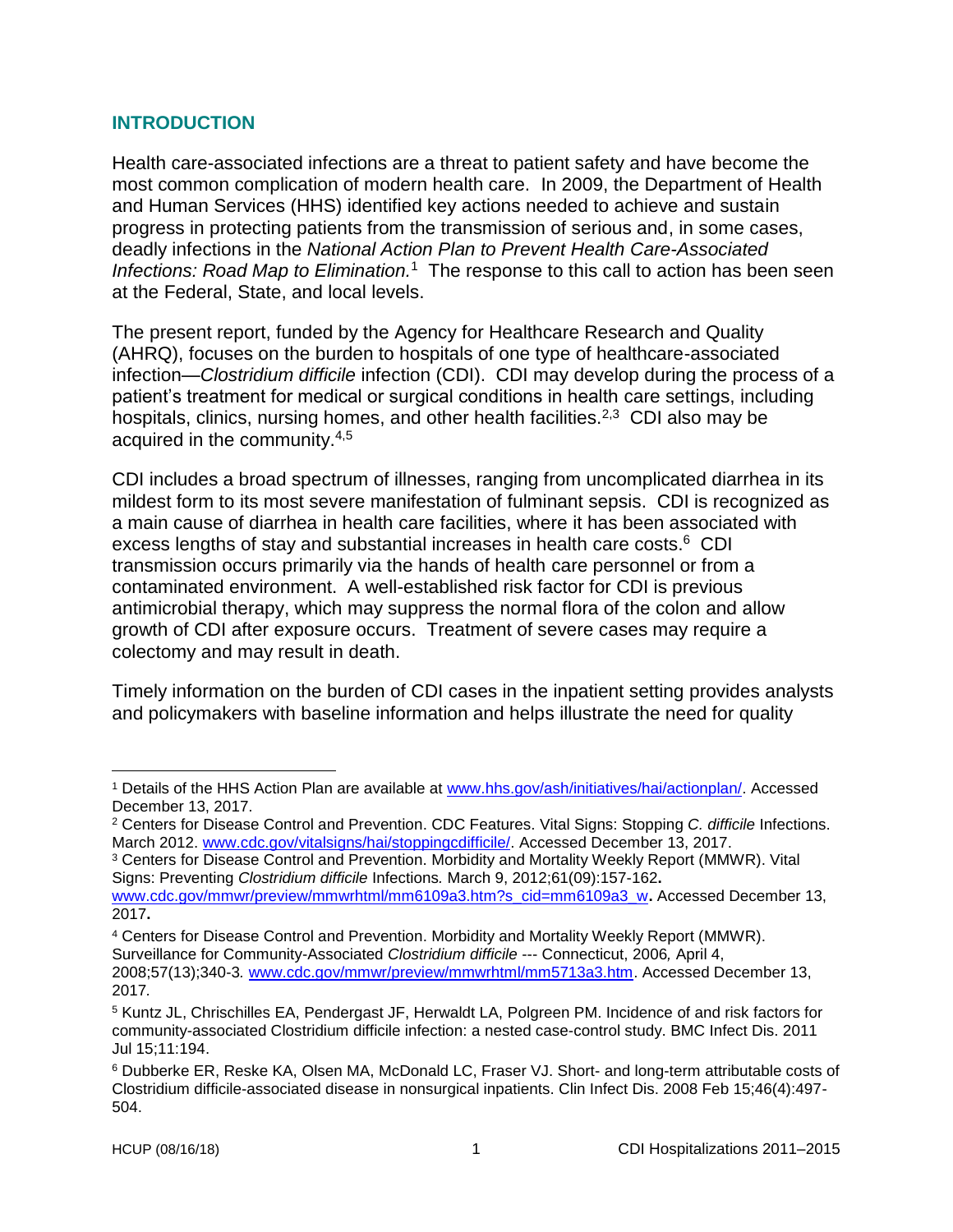improvement efforts. Therefore, information about national and regional trends in the prevalence of adult inpatient discharges with CDI is presented in this report.

Longitudinal inpatient discharge data from the Healthcare Cost and Utilization Project (HCUP) sponsored by AHRQ were used to provide quarterly and annual estimates of CDI hospitalization rates from 2011 through 2015. HCUP includes the largest collection of longitudinal hospital care data in the United States, with all-payer, encounter-level information beginning in 1988. The HCUP State Inpatient Databases (SID) in 2015 encompass about 97 percent of all U.S. community hospital discharges, made possible by the data collection efforts of State data organizations, hospital associations, private data organizations, and the Federal government. This report uses the HCUP SID from 2011 through 2015 from 42 States and the District of Columbia. The list of Partner organizations that contribute to HCUP databases is available in Appendix I.

For this report, *C. difficile* hospitalizations discharged prior to October 2015 were identified by the International Classification of Diseases, Ninth Revision, Clinical Modification (ICD-9-CM) diagnosis code of intestinal infections due to *Clostridium difficile* (008.45), which were reported as either the principal or secondary diagnosis. An evaluation of surveillance for CDI in 2003 found high sensitivity (78%) and specificity  $(99.7%)$  when using ICD-9-CM codes.<sup>7</sup> This study was based on one hospital. Coding practices will vary across hospitals and States. In the fourth quarter of calendar year 2015 (October–December), the International Classification of Diseases, Tenth Revision, Clinical Modification (ICD-10-CM) diagnosis code of intestinal infections due to *Clostridium difficile* (A047), reported as either the principal or secondary diagnosis was used to identify *C. difficile* hospitalizations.

The quarterly rates were calculated as the number of *C. difficile* hospitalizations for adults per 1,000 adult, nonmaternal discharges treated in community, nonrehabilitation hospitals in the discharge quarter. CDI cases that resolved without an inpatient stay are not captured in the trends. It should be noted that the origin of the infection may not be the inpatient hospital. It is possible that the CDI infection originated in another type of health care setting, such as a nursing home, or in the community prior to the hospital admission. The SID used for this analysis included a data element that indicated whether the CDI diagnosis was present on admission rather than acquired during the hospital stay. This allowed the rate of *C. difficile* hospitalizations to be reported for all stays related to CDI and also by whether the CDI diagnosis was present on admission or not. Additional details about the methods used for this report are contained in Appendix II.

Results are presented for the nation and four Census regions. Trend graphs are presented in the body of the report with the rate of *C. difficile* hospitalizations per 1,000 discharges for the years 2011 through 2015 surrounded by a band representing the 95

 $\overline{a}$ 

<sup>7</sup> Dubberke ER, Reske KA, McDonald LC, Fraser VJ. ICD-9 codes and surveillance for *Clostridium difficile*-associated disease. Emerg Infect Dis. 2006 Oct;12(10):1576-9.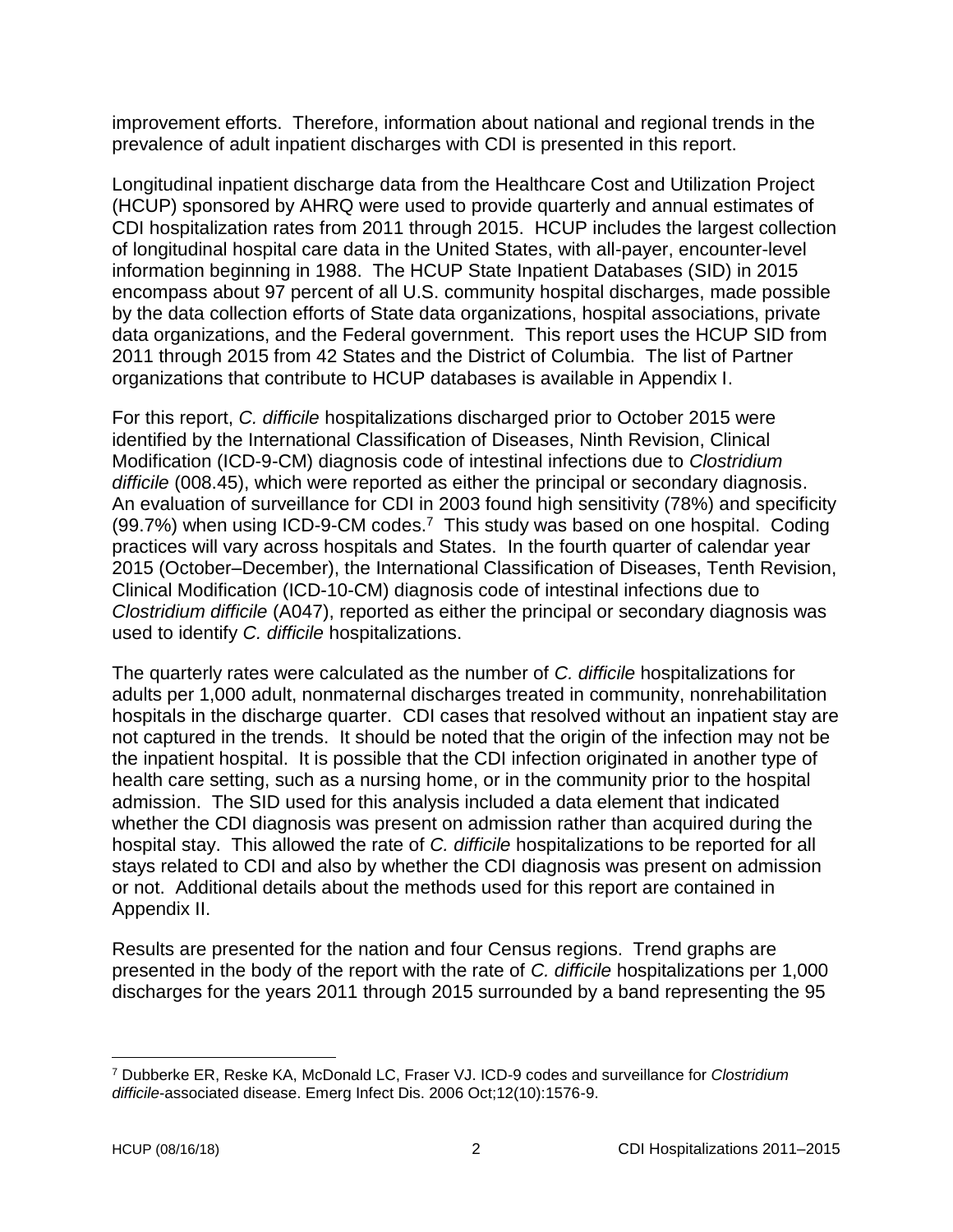percent confidence interval. The actual rates (rounded to one decimal place) are listed in Appendices III.

## <span id="page-4-0"></span>**GENERAL TRENDS**

National and regional trends showed variation in the rate of CDI stays per 1,000 adult, nonmaternal discharges from 2011 through 2015. The national annual rate of all CDI stays per 1,000 adult, nonmaternal discharges ranged from 13.0 in 2011 to 14.2 in 2015 (an increase of 9.2 percent). When the CDI diagnosis was present on admission, there was an increase of 11.2 percent in the national annual rate of CDI stays from 2011 through 2015. In contrast, there was a decrease of 9.4 percent in the national annual rate of CDI stays when the CDI diagnosis was acquired during the hospitalization. Although this report showed an increase in the overall rate of *C. difficile* hospitalizations, it cannot be determined whether this reflected an increase in unique cases. That distinction is beyond the limits of the data used.

In the Northeast region, the annual rate of all CDI stays was about 14.5 stays per 1,000 adult, nonmaternal discharges from 2011 through 2015, with some quarterly variation. The annual rates of all CDI stays in the other regions in 2011 were lower than the Northeast (Midwest, 13.8; South, 11.5; West, 13.3), but the annual rates in these regions increased by at least 5 percent from 2011 through 2015 (Midwest, 5.1 percent; South, 19.1 percent; West, 13.5 percent). The annual rate in the Northeast decreased by 2.1 percent from 2011 to 2015. In addition, the annual rates when the CDI diagnosis was present on admission increased by more than 9 percent in all regions except the Northeast, which decreased by 5.6 percent. All regions showed a decrease in the annual rates from 2011 through 2015 when the CDI diagnosis was acquired during the hospitalization (Northeast, 16.2 percent; Midwest, 6.3 percent; South, 3.4 percent; West, 3.3 percent).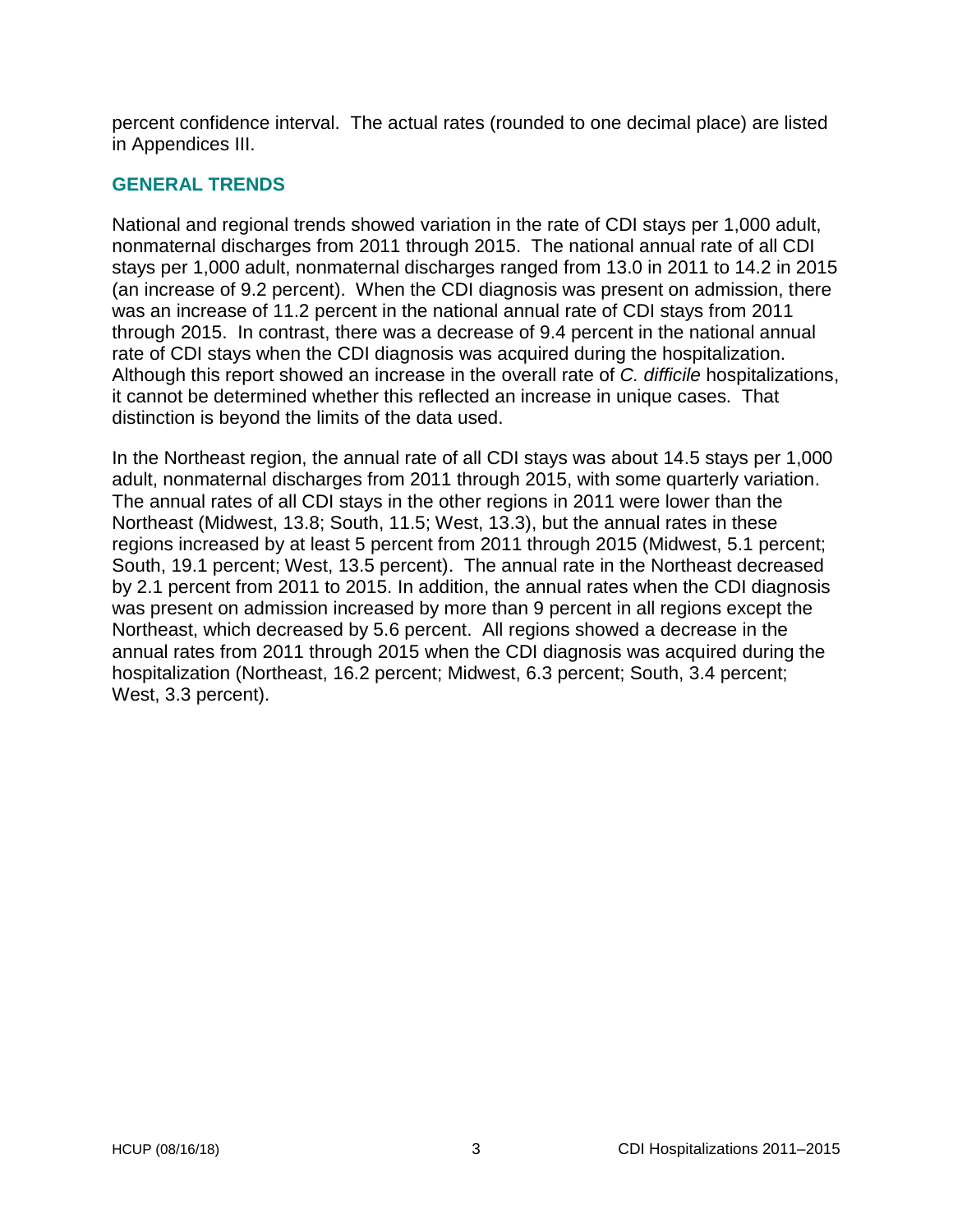## <span id="page-5-0"></span>**NATIONAL TRENDS**



For 2011-2015Q3, CDI is identified using an ICD-9-CM code. In 2015Q4, CDI is identified using an ICD-10-CM code.



**Rates for CDI Stays by Diagnosis Present on Admission**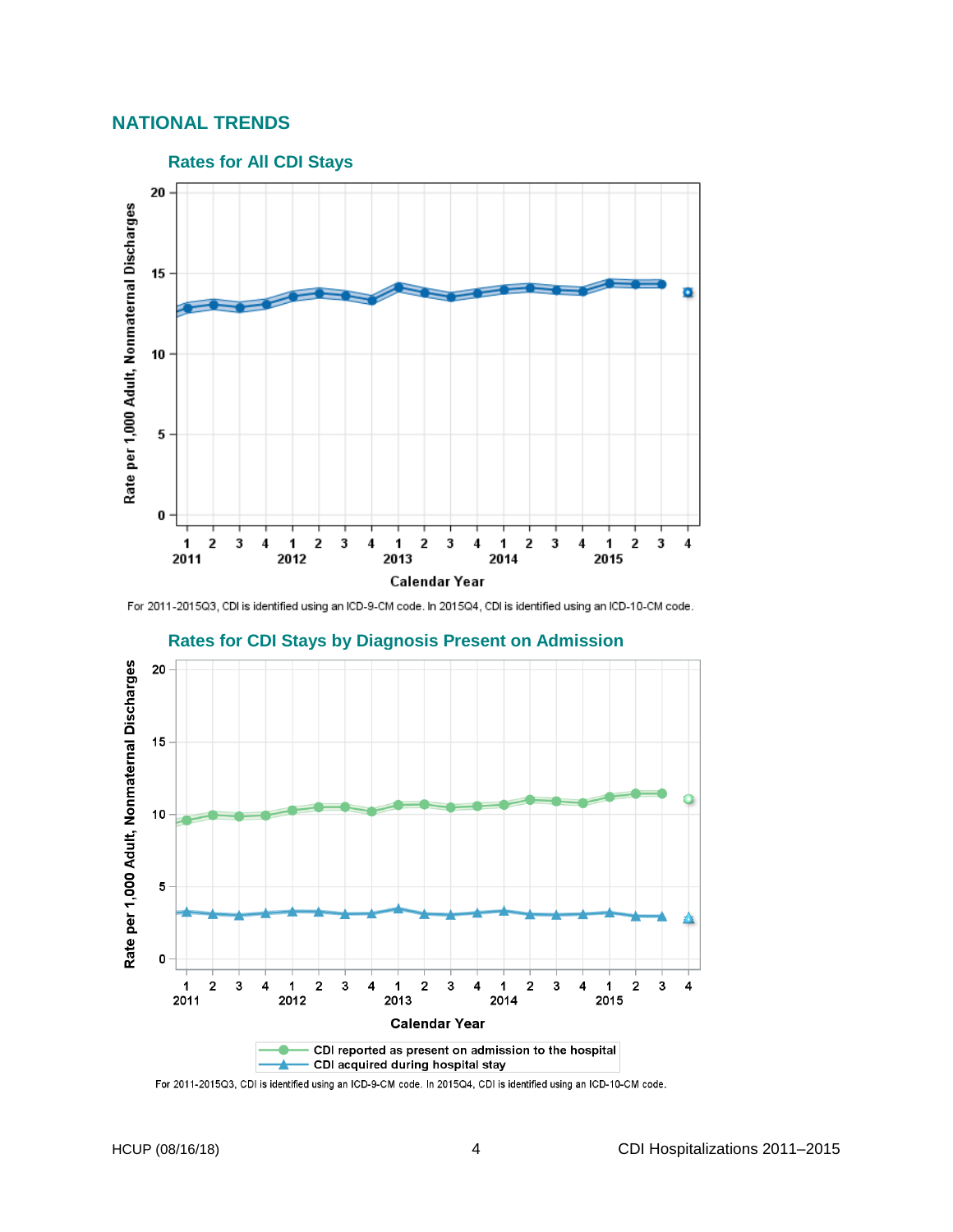## <span id="page-6-0"></span>**TRENDS BY CENSUS REGION**

In 2011, the annual rates of *all CDI stays* per 1,000 adult, nonmaternal discharges ranged from 11.5 in the South to 14.5 in the Northeast. In 2015, the lowest rate was in the South (13.7), but the highest rate was in the West (15.1).

*When the CDI diagnosis was present on admission,* the 2011 annual rates ranged from 8.7 in the South to 10.8 in the Northeast. In 2015, the lowest rate was in the Northeast (10.2) and the highest rate was in the West (12.1).

*When the CDI diagnosis was acquired during the hospitalization,* the 2011 annual rates ranged from 2.9 in the South to 3.7 in the Northeast. In 2015, the lowest rate was in the South (2.8) and the highest rate was in the Northeast (3.1).

The following figures show the quarterly rates of CDI stays per 1,000 adult, nonmaternal discharges for the years 2011 through 2015 by Census region.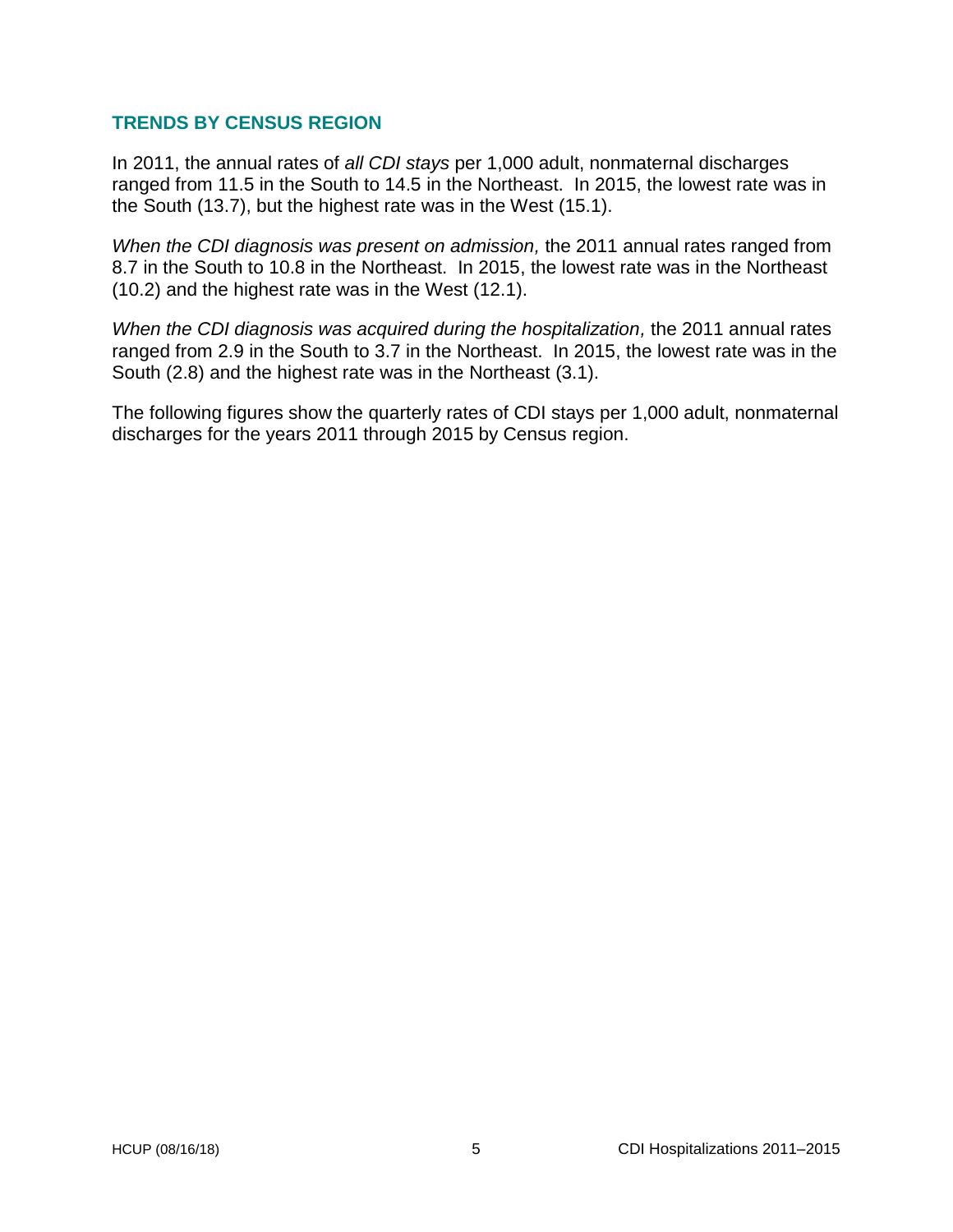## <span id="page-7-0"></span>**Northeast Region**



For 2011-2015Q3, CDI is identified using an ICD-9-CM code. In 2015Q4, CDI is identified using an ICD-10-CM code.



**Rates for CDI Stays by Diagnosis Present on Admission**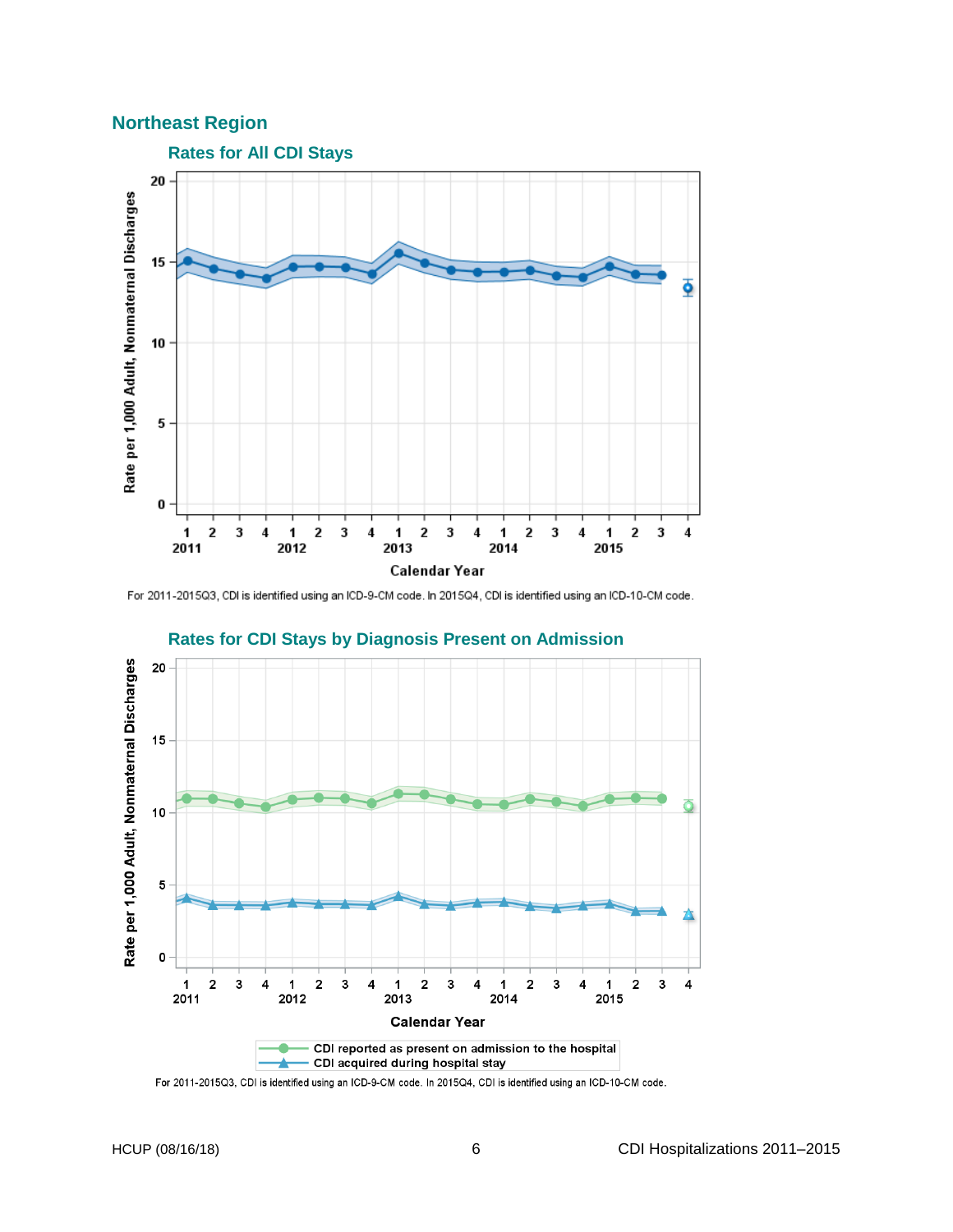#### <span id="page-8-0"></span>**Midwest Region**



For 2011-2015Q3, CDI is identified using an ICD-9-CM code. In 2015Q4, CDI is identified using an ICD-10-CM code.



**Rates for CDI Stays by Diagnosis Present on Admission**

For 2011-2015Q3, CDI is identified using an ICD-9-CM code. In 2015Q4, CDI is identified using an ICD-10-CM code.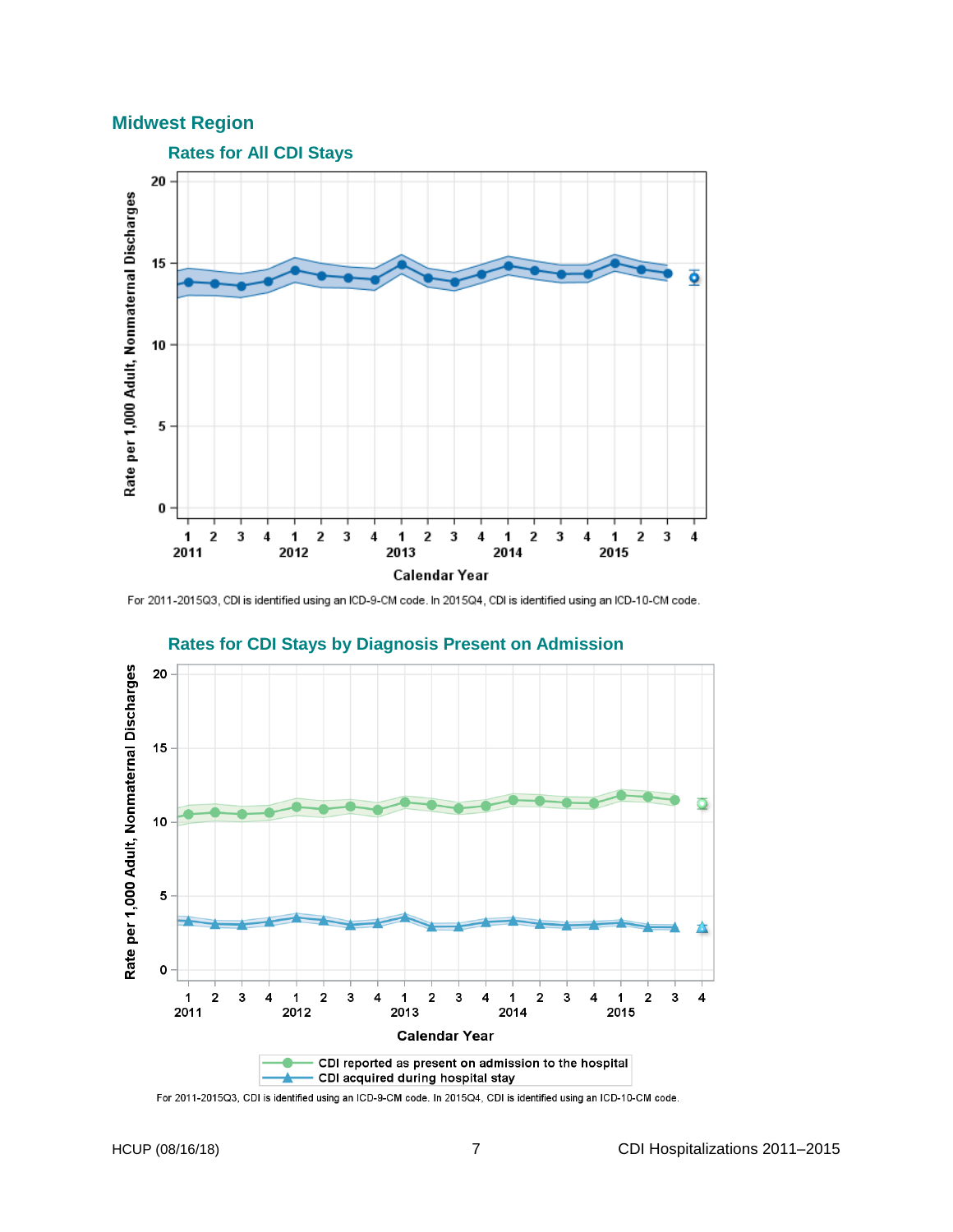## <span id="page-9-0"></span>**Southern Region**



For 2011-2015Q3, CDI is identified using an ICD-9-CM code. In 2015Q4, CDI is identified using an ICD-10-CM code.



**Rates for CDI Stays by Diagnosis Present on Admission**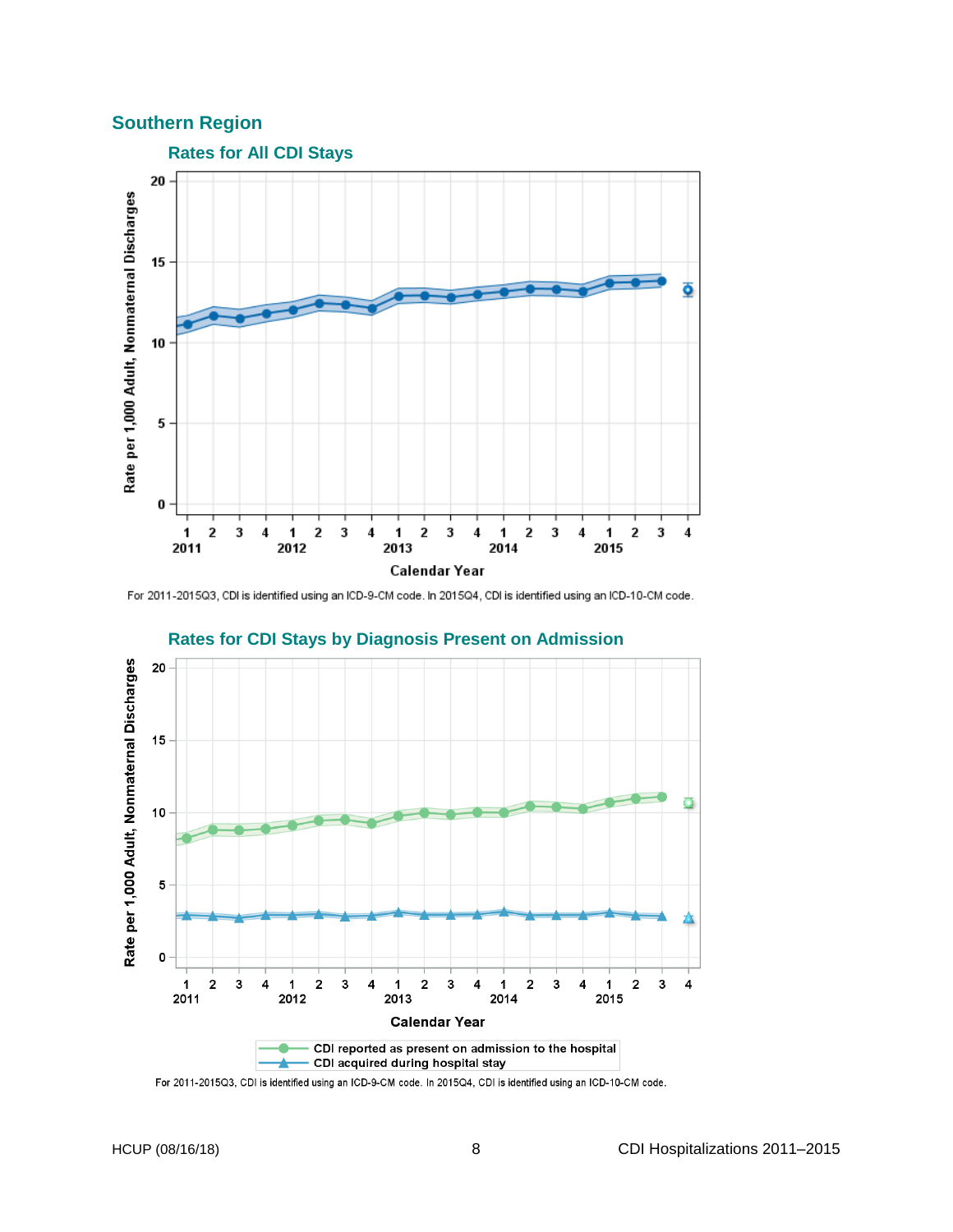#### <span id="page-10-0"></span>**Western Region**



For 2011-2015Q3, CDI is identified using an ICD-9-CM code. In 2015Q4, CDI is identified using an ICD-10-CM code.



**Rates for CDI Stays by Diagnosis Present on Admission**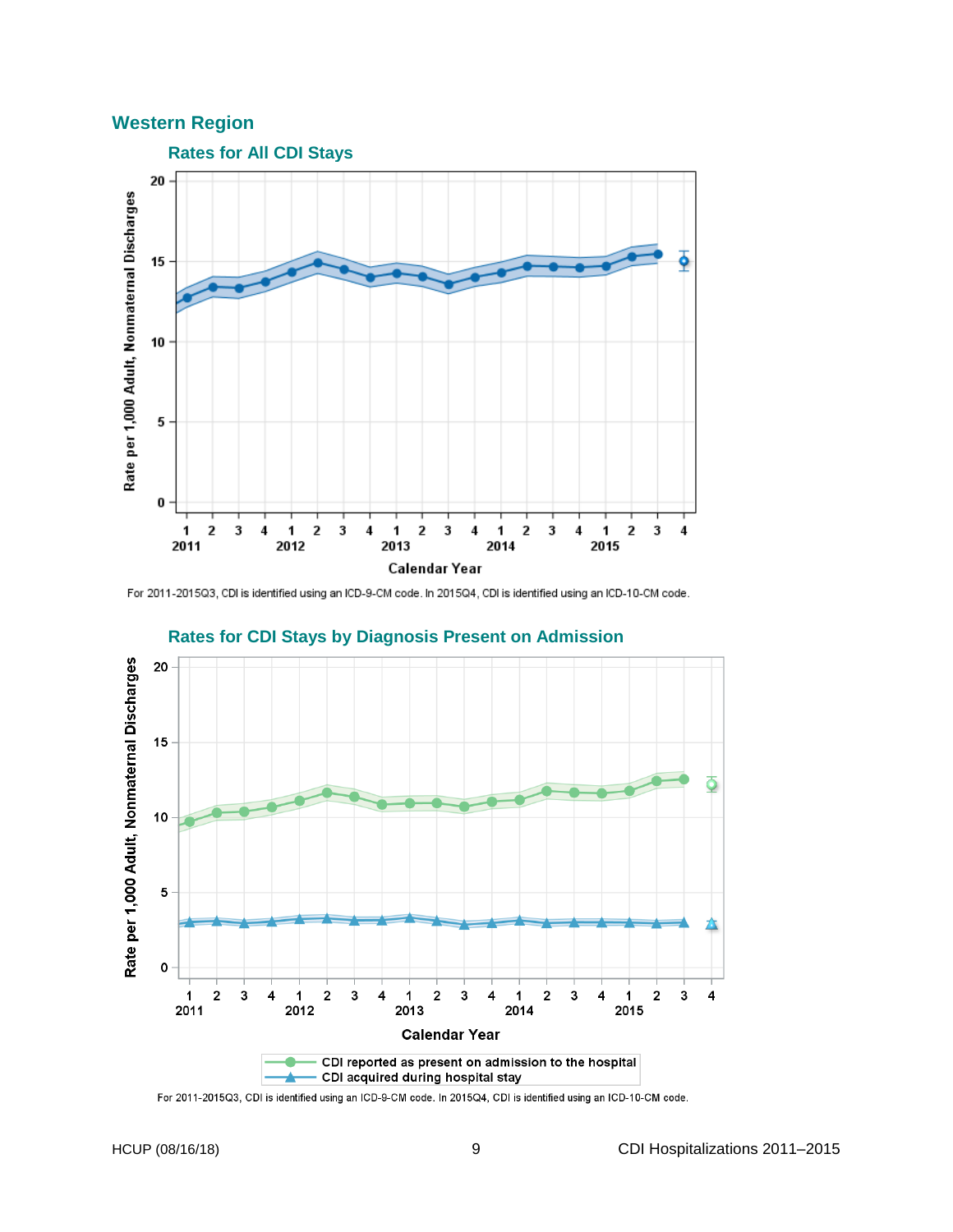## <span id="page-11-0"></span>**APPENDIX I: HCUP PARTNERS**

**Alaska** Department of Health and Social **Services** 

**Alaska** State Hospital and Nursing Home **Association** 

**Arizona** Department of Health Services

**Arkansas** Department of Health

**California** Office of Statewide Health Planning and Development

**Colorado** Hospital Association

**Connecticut** Hospital Association

**District of Columbia** Hospital Association

**Florida** Agency for Health Care Administration

**Georgia** Hospital Association

**Hawaii** Health Information Corporation

**Illinois** Department of Public Health

**Indiana** Hospital Association

**Iowa** Hospital Association

**Kansas** Hospital Association

**Kentucky** Cabinet for Health and Family Services

**Louisiana** Department of Health

**Maine** Health Data Organization

**Maryland** Health Services Cost Review Commission

**Massachusetts** Center for Health Information and Analysis

**Michigan** Health & Hospital Association

**Minnesota** Hospital Association (provides data for Minnesota and North Dakota)

**Mississippi** Department of Health

**Missouri** Hospital Industry Data Institute

**Montana** Hospital Association

**Nebraska** Hospital Association

**Nevada** Department of Health and Human **Services** 

**New Hampshire** Department of Health & Human Services

**New Jersey** Department of Health

**New Mexico** Department of Health

**New York** State Department of Health

**North Carolina** Department of Health and Human Services

**North Dakota** (data provided by the Minnesota Hospital Association)

**Ohio** Hospital Association

**Oklahoma** State Department of Health

**Oregon** Association of Hospitals and Health **Systems** 

**Oregon** Office of Health Analytics

**Pennsylvania** Health Care Cost Containment Council

**Rhode Island** Department of Health

**South Carolina** Revenue and Fiscal Affairs **Office** 

**South Dakota** Association of Healthcare **Organizations** 

**Tennessee** Hospital Association

**Texas** Department of State Health Services

**Utah** Department of Health

**Vermont** Association of Hospitals and Health Systems

**Virginia** Health Information

**Washington** State Department of Health

**West Virginia** Department of Health and Human Resources, West Virginia Health Care Authority

**Wisconsin** Department of Health Services

**Wyoming** Hospital Association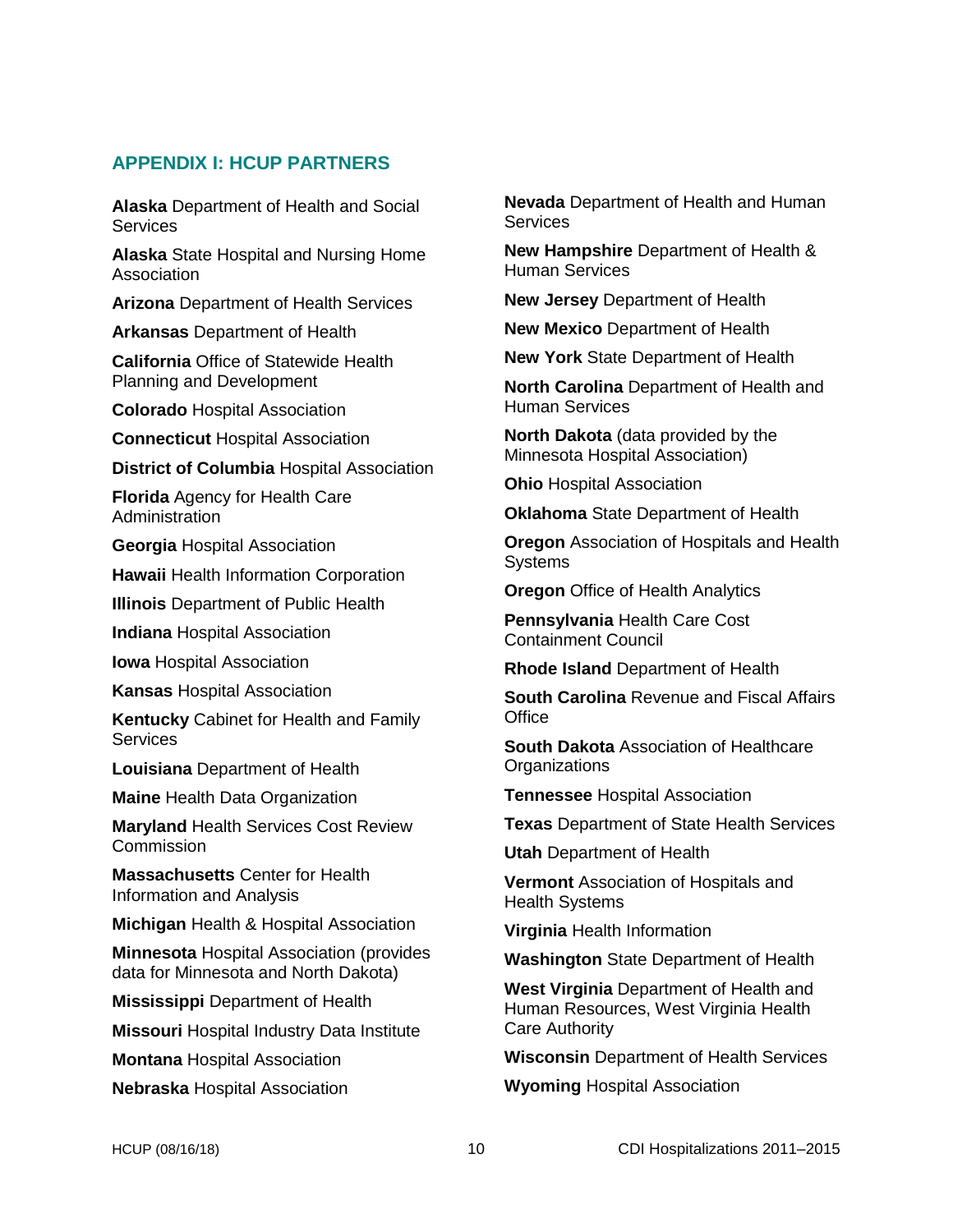## <span id="page-12-0"></span>**APPENDIX II: METHODS**

This section describes the methods employed to calculate national and regional quarterly trends for the rates of *C. difficile* hospitalizations per 1,000 adult, nonmaternal discharges using the Healthcare Cost and Utilization Project (HCUP) State Inpatient Databases (SID) from 2011 through 2015.

Discharges were limited to those from hospitals that were open during any part of each calendar year and were designated as community hospitals by the American Hospital Association (AHA) Annual Survey of Hospitals. The AHA defines a community hospital as "all nonfederal short-term general and special hospitals, including special childrens' hospitals, whose facilities and services are available to the public."<sup>8</sup> Any community hospitals that the AHA identified as also being rehabilitation hospitals were excluded.

The population at risk included adult, nonmaternal discharges aged 18 years and older. Prior to October 2015, *C. difficile* hospitalizations discharged were identified by the International Classification of Diseases, Ninth Revision, Clinical Modification (ICD-9- CM) diagnosis code of intestinal infections due to *Clostridium difficile* (008.45), reported as either the principal or secondary diagnosis. In the fourth quarter of calendar year 2015 (October–December), the International Classification of Diseases, Tenth Revision, Clinical Modification (ICD-10-CM) diagnosis code of intestinal infections due to *Clostridium difficile* (A047), reported as either the principal or secondary diagnosis, was used to identify *C. difficile* hospitalizations. Transfers were excluded from the CDI counts and the population at risk.

The analysis was limited to SID that included data elements indicating whether the principal and secondary diagnoses were present on admission (POA) rather than acquired during the hospital stay. There were 43 SID that included the POA data elements in 2015. Because the reporting of POA can vary across hospitals within and across States, the data were edited for consistent coding of POA using a scheme developed by HCUP.<sup>9</sup> There were two discharge-level and three hospital-level edit checks:

- Discharge was missing POA on the principal diagnosis.
- Discharge was missing POA on all secondary diagnoses.
- Hospital reported all diagnoses as present on admission on all discharges.
- Hospital reported POA only on Medicare discharges.
- Hospital had 15 percent or more of total discharges in the year missing POA on all diagnoses.

 $\overline{a}$ <sup>8</sup> American Hospital Association. Glossary.<https://www.ahadataviewer.com/glossary/>

<sup>9</sup> Barrett ML, Owens PL, Bolhack J, Sheng M. Examination of the Coding of Present-on-Admission Indicators in Healthcare Cost and Utilization Project (HCUP) State Inpatient Databases (SID). 2015. HCUP Methods Series Report #2015-06 ONLINE. September 1, 2015. U.S. Agency for Healthcare Research and Quality. Available: [http://www.hcup-us.ahrq.gov/reports/methods/methods.jsp.](http://www.hcup-us.ahrq.gov/reports/methods/methods.jsp)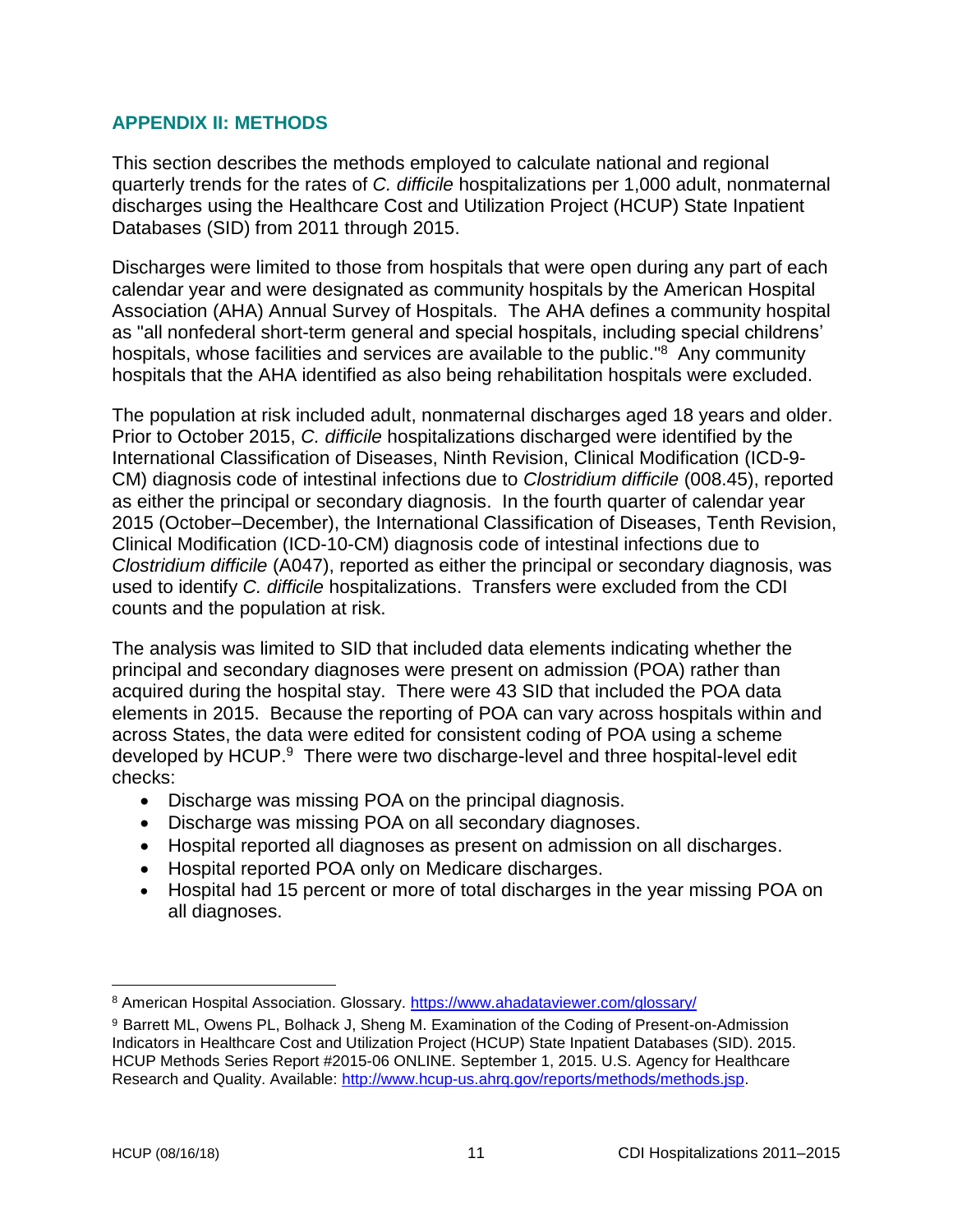Discharges and hospitals failing any of the above edit checks were excluded from the analysis. All remaining discharges were used to develop the national and regional rates. Weights were developed within stratum defined by five hospital characteristics (region, teaching status, size based on the number of beds, urban-rural location, and control) using the remaining SID discharges after POA edit checks and counts of total inpatient discharges from the AHA Annual Survey.